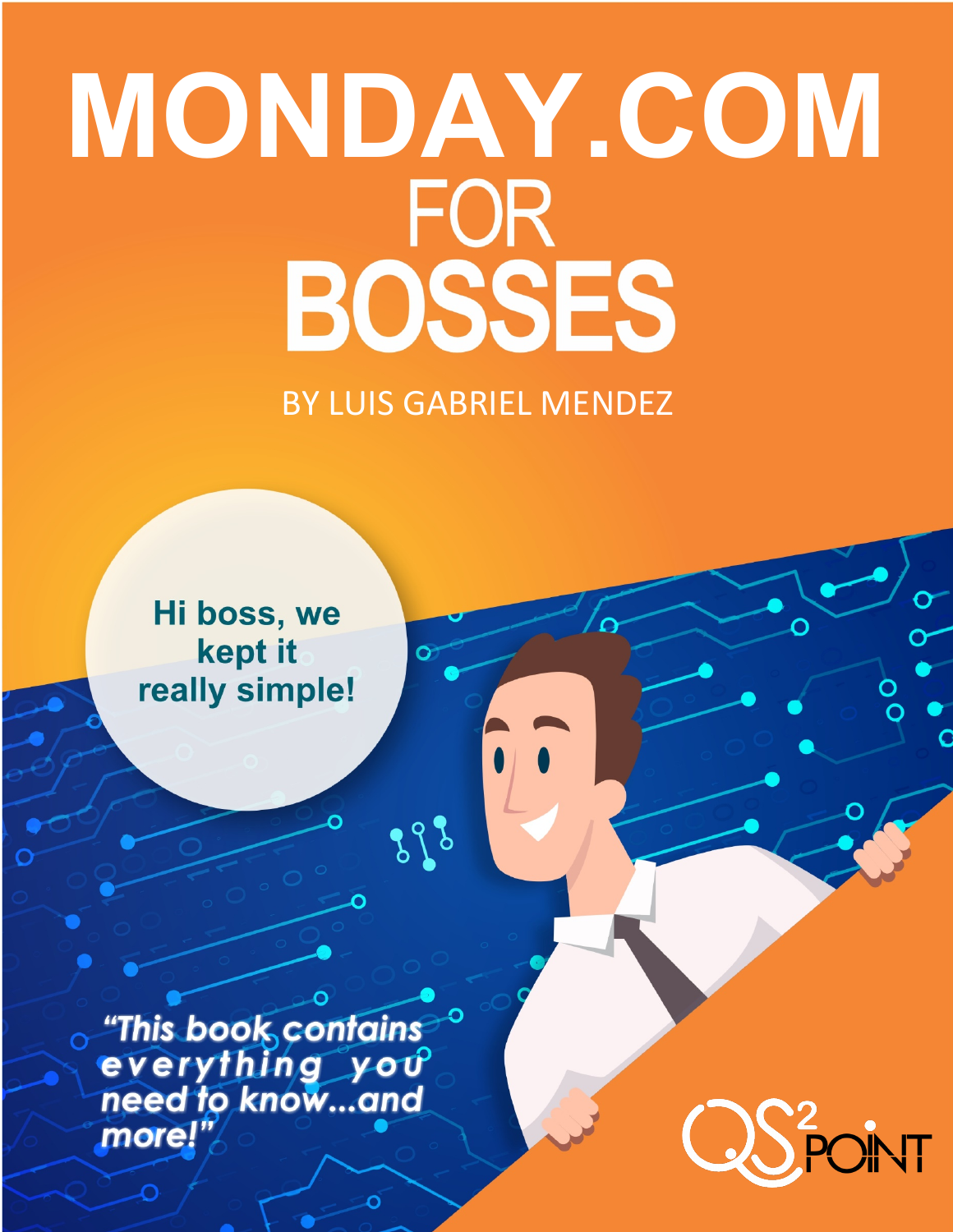| $\left  \cdot \right $ | <b>Introduction to Monday.com</b>                | $1 - 2$ |
|------------------------|--------------------------------------------------|---------|
| 1.1.                   | What is Monday.com?                              | $1 - 2$ |
| 1.2.                   | When was Monday.com introduced?                  | $1 - 2$ |
| 1.3.                   | The Basics (a. k. a. What the Boss Should Know?) | $1 - 2$ |
| 1.4.                   | The Learning Curve                               | $1 - 3$ |
| 1.5.                   | <b>Shortest Summary Ever</b>                     | $1 - 3$ |
|                        | <b>A Note From the Writer</b>                    | $2 - 4$ |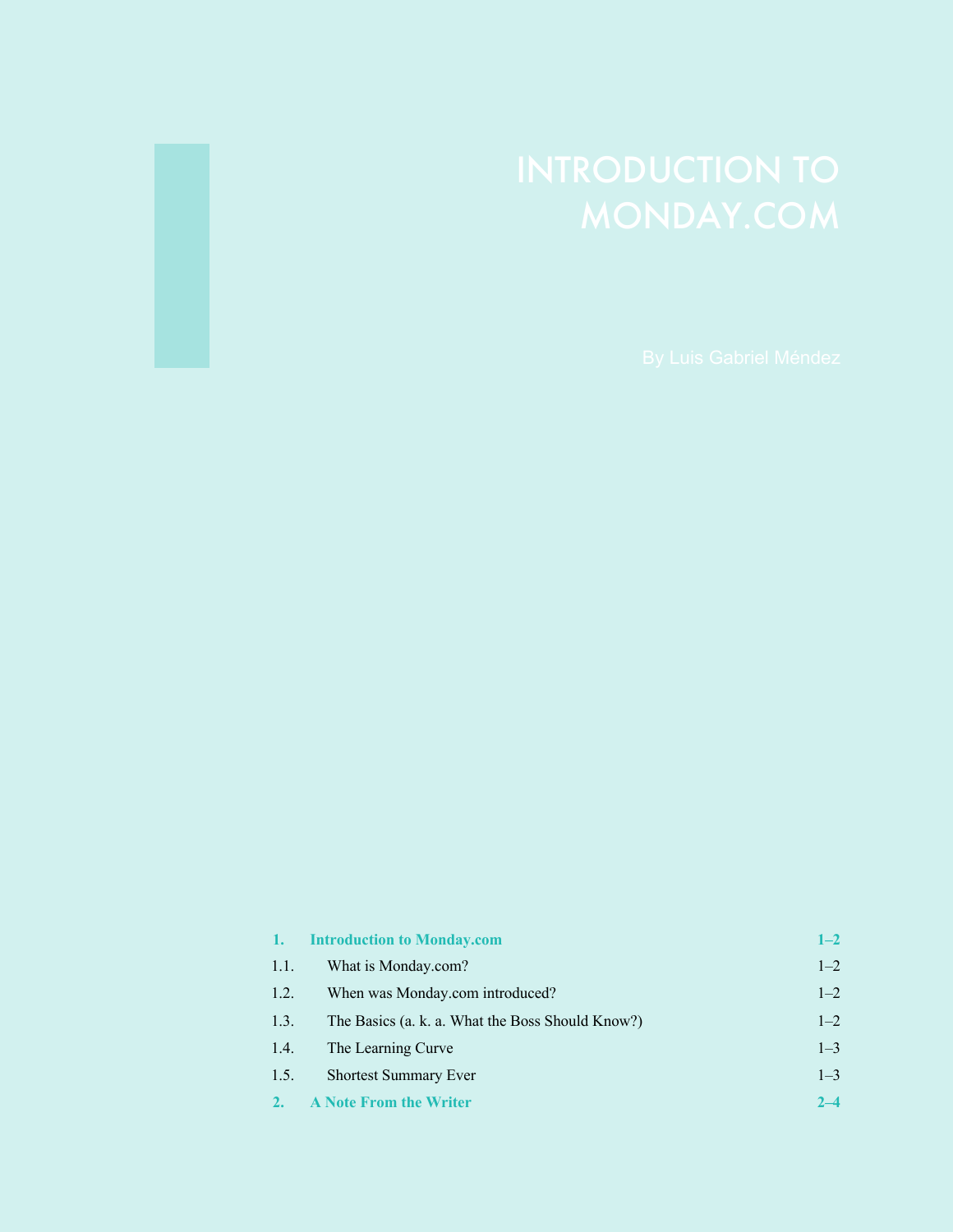# 1. Introduction to Monday.com

### 1.1. What is Monday.com?

Monday.com is a web and mobile app work management platform to build and manage projects and workflows, self-defined as a Work Operating System platform.

### 1.2. When was Monday.com introduced?

Created in 2010 as an internal tool for Wix.com, the product was released to the market in February 2012 as a project management start-up named daPulse. It was rebranded in November 2017 to Monday.com because no one could figure out what its name meant. The company claims Monday.com is more aligned to improve working together as humans. The platform's capabilities include prebuilt automation and integrations with other work apps. With their API v2, the user can pull/alter all kinds of data seamlessly, allowing the integration of any system with monday.com.

# 1.3. The Basics (a. k. a. What the Boss Should Know?)

- Monday as RPA (Robotic Process Automation): All the workflows not included in your legacy systems can be implemented on Monday.
- Monday as Enterprise Project Management repository: All project management at the executive level can be easily implemented on Monday.
- Monday as Business Governance: Business rules can be seamlessly set up as a new Monday block using APIs.
- Monday as Platform Integrator: Integration with other platforms might be as simple as configuring a recipe or third party or can be done with an API.
- Monday as Communication Hub: All business-related communications connected to a source of information can occur in one single place.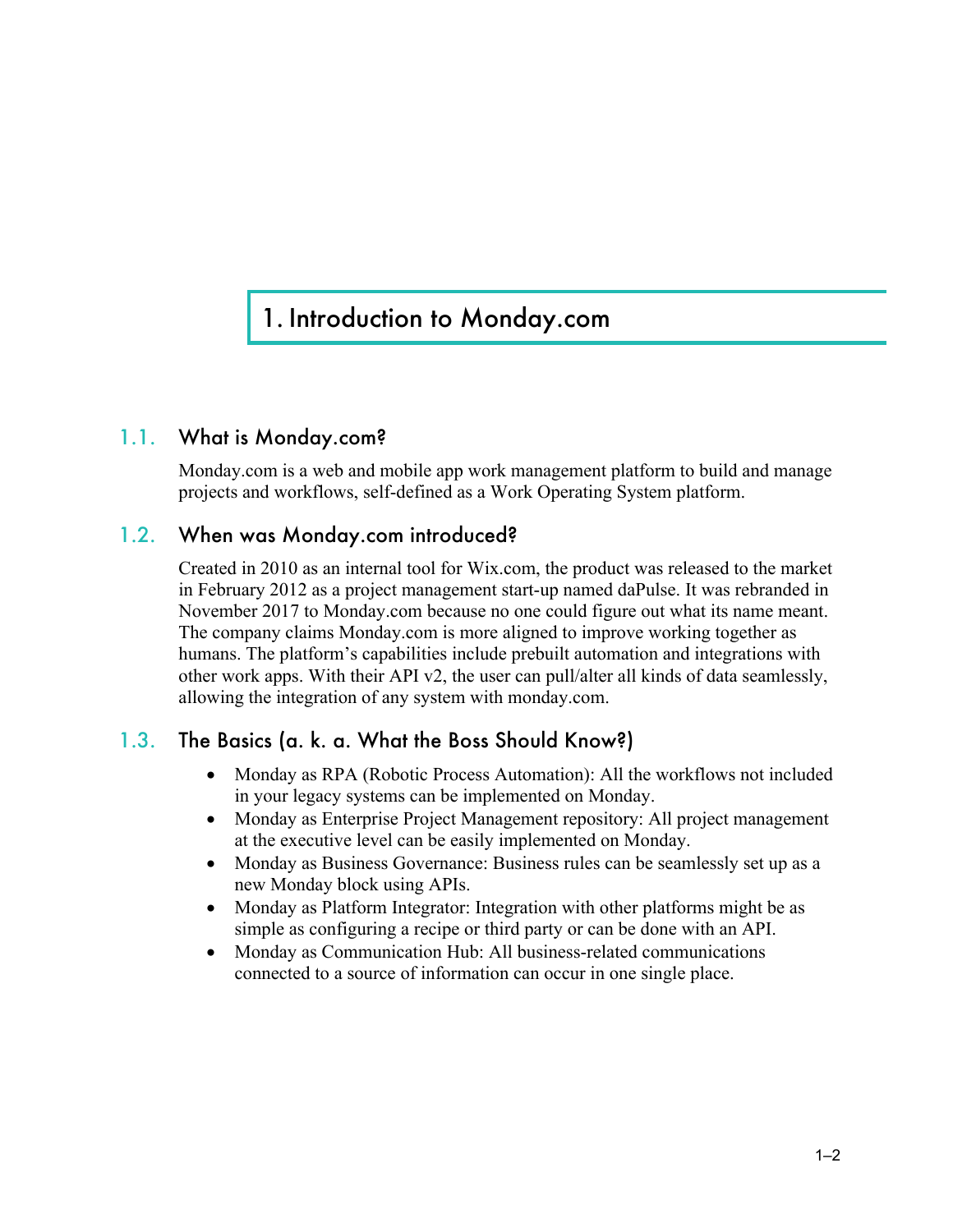# 1.4. The Learning Curve

Although more than 200 templates are prebuilt and included, your game-changer is selecting your first workflow or project to manage and map it to one of those templates. Monday.com can grow at the same pace as the user's learning curve. It can be learned faster if the first workflows are those that are updated or consulted daily. The most used integrations are entirely integrated with the product, so it's straightforward to send email notifications, connect with slack, and more. With plenty of tutorial videos and documentation, the user can learn independently or get support from certified companies.

### 1.5. Shortest Summary Ever

Monday.com allows creating personalized, evolvable, and integral workflows, a truly WorkOS that grows with you.